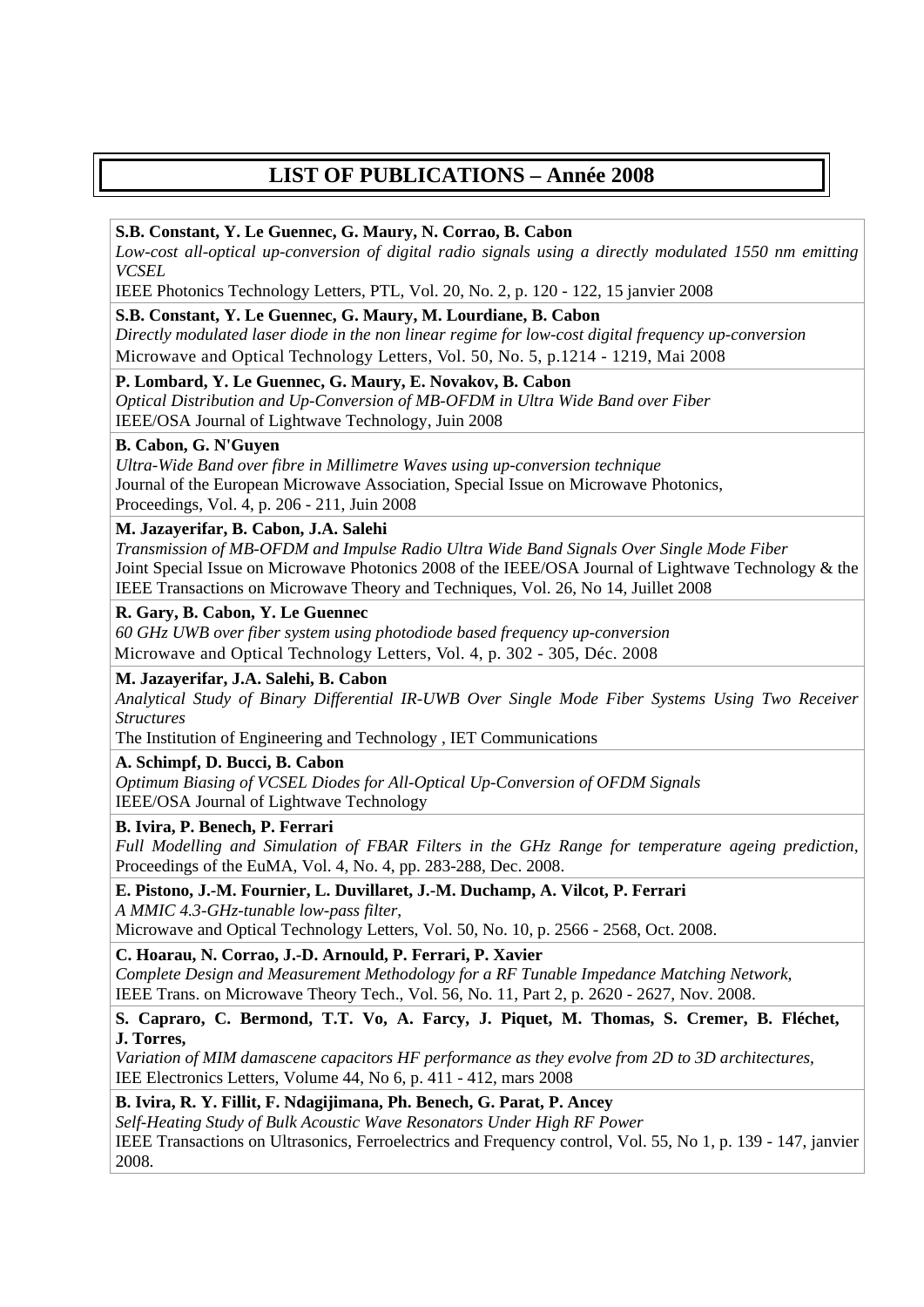## **B. Ivira, Ph. Benech, R. Fillit, F. Ndagijimana, P. Ancey, G. Parat**

*Modeling for Temperature Compensation and Temperature Characterizations of BAW Resonators at GHz Frequencies* 

IEEE Transactions on Ultrasonics, Ferroelectrics and Frequency control, Vol. 55, No 2, p. 421 - 430, 2008

**M. Gallitre, B. Blampey, B. Fléchet, A. Farcy, V. Arnal, C. Bermond, T. Lacrevaz, J. Torres** 

*Characterization of porous ULK SiOCH and impact on signal propagation for on-chip interconnects of the 45 nm node* 

Proc. of the European Microwave Association, Vol. 4, p. 131-138, juin 2008

## **C. Pastore, F. Gianesello, D. Gloria, E. Serret, Ph. Benech**

*Impact Of Dummy Metal Filling Strategy Dedicated To Inductors Integrated In Advanced Thick Copper RF Beol* 

Microelectronics Engineering, Vol. 85, No 10, p. 1962 – 1966, Octobre 2008.

**J. Piquet, C. Bermond, M. Thomas, A. Farcy, T. Lacrevaz, B. Blampey, J. Torres, G. Angénieux, B. Fléchet,** 

*High Frequency Characterization of Advanced MIM Capacitors Using SiN Dielectic Layers,*

IEEE Trans. on Components and Packaging Technologies, Vol. 31, No 3, p. 546 - 551, Sept. 2008

**T.T. Vo, T. Lacrevaz, C. Bermond, T. Bertaud, B. Fléchet, A.Farcy, Y. Morand, S. Blonkowski, J.Torres, B. Guiges, E. Defaÿ,** 

*In-situ Microwave Characterization of Medium-k HfO2 and High-k STO Dielectrics for MIM Capacitors Integrated in Back-End of Line of IC* 

IET Microwave, Antennas & Propagation, Vol. 2, No 8, p. 781 - 788, Décembre 2008

#### **D. Kaddour, H. Issa, M. Abdelaziz, F. Podevin, E. Pistono, J.-M. Duchamp, P. Ferrari,**

*Design Guidelines for Low-Loss Slow-Wave Coplanar Transmission Lines In RF-CMOS Technology,*  Microwave and Optical Technology Letters, Vol. 50, No. 12, p. 3029 3036, Déc. 2008.

## **M. [Kadi, F.](http://74.125.43.113/translate_c?hl=fr&sl=en&u=http://ieeexplore.ieee.org/search/searchresult.jsp%3Fdisp%3Dcit%26queryText%3D%28kadi%2520%2520m.%253CIN%253Eau%29%26valnm%3DKadi%252C%2BM.%26reqloc%2520%3Dothers%26history%3Dyes&prev=/search%3Fq%3DIEEE%2Bdansou%2B2008%26hl%3Dfr%26client%3Dfirefox-a%26channel%3Ds%26rls%3Dorg.mozilla:fr:official%26hs%3DT7Q%26sa%3DG&usg=ALkJrhjcPksv4s7uEx1CUmRaIv04UTY54Q) [Ndagijimana, J.](http://74.125.43.113/translate_c?hl=fr&sl=en&u=http://ieeexplore.ieee.org/search/searchresult.jsp%3Fdisp%3Dcit%26queryText%3D%28%2520ndagijimana%2520%2520f.%253CIN%253Eau%29%26valnm%3D%2BNdagijimana%252C%2BF.%26reqloc%2520%3Dothers%26history%3Dyes&prev=/search%3Fq%3DIEEE%2Bdansou%2B2008%26hl%3Dfr%26client%3Dfirefox-a%26channel%3Ds%26rls%3Dorg.mozilla:fr:official%26hs%3DT7Q%26sa%3DG&usg=ALkJrhjd1wP-uVNfoURpSgqY7CVoUUOrBA) [Dansou-Eloy,](http://74.125.43.113/translate_c?hl=fr&sl=en&u=http://ieeexplore.ieee.org/search/searchresult.jsp%3Fdisp%3Dcit%26queryText%3D%28%2520dansou%2520eloy%2520%2520j.%253CIN%253Eau%29%26valnm%3D%2BDansou-Eloy%252C%2BJ.%26reqloc%2520%3Dothers%26history%3Dyes&prev=/search%3Fq%3DIEEE%2Bdansou%2B2008%26hl%3Dfr%26client%3Dfirefox-a%26channel%3Ds%26rls%3Dorg.mozilla:fr:official%26hs%3DT7Q%26sa%3DG&usg=ALkJrhjqlXullSx5UnICDljbte3GVefXrA)**

*Printed Dipoles Antennas for MCM-L Wireless RF Interconnects* 

IEEE Trans. On Antennas and Propagation, Vol. 56, No. 1, p. 223 – 230, Jan. 2008

#### **B. Cabon, M. Jazayerifar, G. N'Guyen**

RoF techniques for broadband access

IEEE Radio and Wireless Symposium RWS2008 Workshop WM2: Radio over Fiber Technologies, Orlando, USA, 21-24 Janvier 2008

#### **G. N'Guyen, B. Cabon, B.Z.Yu, P.Y. Fonjallaz**

Simultaneous Up-Conversion to 60 GHz and Side-Band Suppression Using a Fibre Bragg Grating 6th ISIS Workshop: FTTH, Wireless Communications, and their interaction, Stockholm, Suède, 2-3 Juin 2008

#### **A. Pizzinat, I. Louriki, B. Charbonnier, S. Meyer, C. Sillans, H. Jaquinot, S. Bories, M. Terré, C. Algani , A.-L. Billabert , Y. Le Guennec, P. Lombard, G. Froc**

Ultra Wide Band Home Networks by Means of a Low Cost Radio-over-MultiMode-Fibre Transparent System Network and Optical Communications 2008*,* Krems, Australie, 1-3 Juillet 2008

#### **A. Schimpf, D. Bucci, B. Cabon,**

Low cost optical up-conversion of IR-UWB signals beyond the relaxation frequency of a vertical cavity surface emitting laser

IEEE 2008 International Conference on Ultra-Wideband, IEEE ICUWB'2008, Hannover, Allemagne, 10-12 Sept. 2008

A. Pizzinat, I. Louriki, B. Charbonnier, S. Meyer, C. Sillans, H. Jaquinot, S. Bories, M. Terré, C. Algani , A.-L. Billabert , Y. Le Guennec, P. Lombard, G. Froc

Low Cost Transparent Radio-over-Fibre System for UWB Based Home Network

European Conference on Optical Communications 2008 , Bruxelles, Belgique, 21-25 Sept. 2008.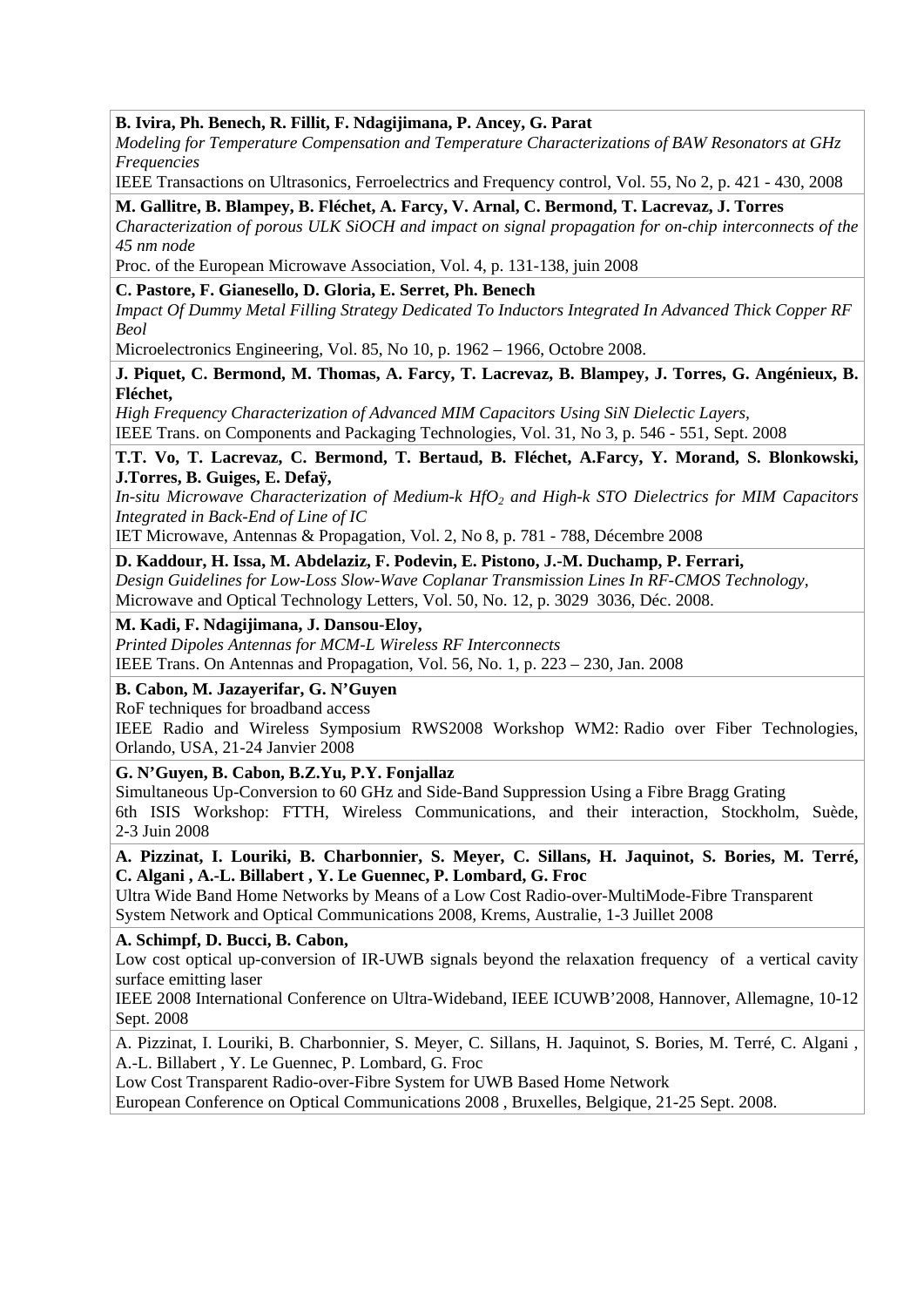B. Cabon

Convergence between future wireless and photonic communication systems

Conference on Design of Circuits and Integrated Systems, DCIS 2008, Grenoble, France, 12-14 nov. 2008

**C. Pastore, F. Gianesello, D. Gloria, E. Serret, B. Rauber, Ph. Benech** 

High-Performance Thick Copper Inductors Integrated in Advanced High Resistivity SOI RF CMOS technology

EuroSOI workshop, Cork, 23–25 Janvier 2008

## **C. Pastore, F. Gianesello, D. Gloria, E. Serret, Ph. Benech**

Impact Of Dummy Metal Filling Strategy Dedicated To Inductors Integrated In Advanced Thick Copper RF Beol

European Workshop on Materials for Advanced Metallization 2008, Dresde, Allemagne, 2-5 mars 2008.

#### **C. Pastore, F. Gianesello, D. Gloria, E. Serret, Ph. Benech**

Test Structure Definition for Dummy Metal Filling Strategy Dedicated to Advanced Integrated RF Inductors IEEE International Conference on Microelectronic Test Structures, Edinburgh, UK, 24-27 mars 2008

#### **T. Hoang, P. Rey, M.-H. Vaudaine, Ph. Robert, Ph. Benech**

Effect of Mo layer on performance of AlN/Si SAW filter

IEEE International Frequency Control Symposium, 2008, Honolulu, Hawaii, USA, 19-21 mai 2008

#### **T. Hoang, P. Rey, M.-H. Vaudaine, Ph. Benech**

Effect of thin polyimide film on performance of AlN/SiO2/Si SAW device

PRIME 2008, Istanbul, Turquie, 22-25 Juin 2008

# **C. Pastore, F. Gianesello, D. Gloria, E. Serret, Ph. Benech**

Innovative and Complete Dummy Filling Strategy for RF Inductors Integrated in an Advanced Copper BEOL

38th European Microwave Integrated Circuits Conference 2008, Amsterdam, Hollande, 27-29 octobre 2008.

# **A. Triantalyllou, N. Coroa, Ph. Benech, F. Ndagijimana, A. Farcy, J. Torres**

Integrated Antennas for Wireless Interconnections on Silicon up to 110 GHz

38th European Microwave Integrated Circuits Conference 2008, Amsterdam, Hollande, 27-29 octobre 2008.

## **C. Pastore, F. Gianesello, D. Gloria, E. Serret, P. Bouillon, B. Rauber, Ph. Benech**

Double Thick Copper BEOL in Advanced HR SOI RF CMOS Technology: Integration of High Performance Inductors for RF Front End Module

IEEE SOI Conference 2008, New York, USA, 6-9 octobre 2008.

## **H. Issa, J.-M. Duchamp, and P. Ferrari**

Miniaturized DBR Filter: Formulation and Performances Improvement,

Proc. IEEE International Microwave Theory and Techniques Symposium, MTT-S 2008, Atlanta, USA, 10- 15 juin 2008.

## **H. Issa, J.-M. Duchamp, and P. Ferrari**

Miniature DBR Filters Compatible with Low Cost Substrates: Formulation,

Proc. 14th IEEE Mediterranean Electrotechnical Conference, Ajaccio, France, 5-7 mai 2008.

#### **S. Dossou, N. Abele, E. Cesar, P. Ancey, J.-F. Carpentier, P. Vincent, J.-M. Fournier,**

SMR BAW oscillator designed in 65nm CMOS technology

ISCAS 2008. IEEE International Symposium on Circuits and Systems, p.1456-1459, 18-21 mai 2008

#### **Siegfried Dossou; S. Joblot; D. Petit, P. Ancey**

A 2.5 GHz low phase noise oscillator design in 65nm CMOS technology with reduced current consumption,

Proceedings of IEEE EDSSC 2008, Hong Kong, 8-10 décembre 2008.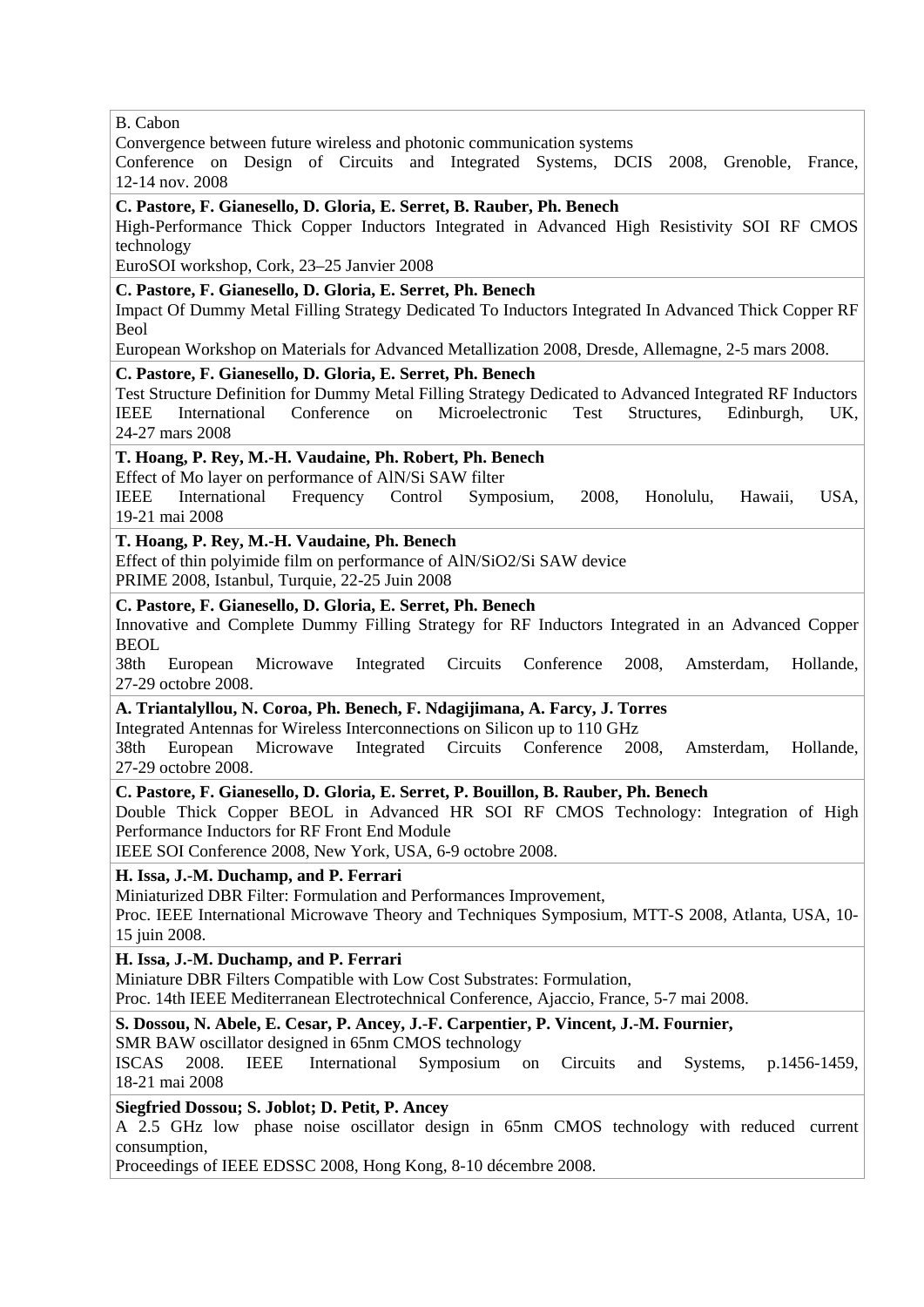**H. Issa, D. Kaddour, M. Abdelaziz, F. Podevin, E. Pistono, J.-M. Duchamp, P. Ferrar**i Low-loss slow-wave shielded coplanar waveguides for RFIC applications 23rd Conference on Design of Circuits and Integrated Systems (DCIS), Grenoble, France, 12-14 novembre 2008.

**D. Kaddour, H. Issa, M. Abdelaziz, F. Podevin, E. Pistono, J.-M. Duchamp, P. Ferrar**i Behaviour study of low-loss slow-wave coplanar transmission lines forRFIC applications « Chip in the Pampa », 23th symposium on Microelectronics Technology and Devices (SBMICRO 2008), Gramado, Brésil, 1-4 september 2008.

**Alexis Farcy, Michel Gallitre, Vincent Arnal, Joaquin Torres, Bernard Fléchet, Pascal Ancey,**  Evolution and challenges of interconnect technologies and performance

12th IEEE Signal Propagation on Interconnects, Avignon, France, 12-15 mai 2008

**M. Gallitre, B. Blampey, B. Fléchet, A. Farcy, V. Arnal, C. Bermond, T. Lacrevaz, V. Sbugnera, K. Hamioud, M. Aimadeddine, H. Chaabouni, J. Torres** 

First evidence of dielectric loss effects with ultra low-k materials and impact on interconnect propagation performance

Materials for Advanced Metallization Conf., Dresde, Allemagne, 2-5 mars 2008

**D.Rauly, A. Montfardini , A.E. Sanchez Colin, P. Febvre** 

Design of two-band 150-220 GHz superconducting bolometric detection structure PIERS 2008 (Progress in Electromagnetics Research Symposium), Cambridge, USA, 2-6 Juillet 2008

**Emil Novakov, Jean-Michel Fournier,** 

Low power, 20 Mbit/s, Ultra-Wide Band Transceiver Integrated Circuit Suitable for Communicating Objects Radio Interface",

XXIX URSI General Assembly, Chicago, Illinois USA, 7-16 août 2008.

**G. Bacles-Min, F. Ndagijimana,** 

Package-antenna for wireless sensor network nodes

[Antennas and Propagation Conference LAPC 2008, Loughborough,](http://ieeexplore.ieee.org/xpl/RecentCon.jsp?punumber=4509975) p. 381 - 384, 17-18 mars 2008

**M. Gallitre, B. Blampey, H. Chaabouni, A. Farcy, P. Grosgeorges, T. Lacrevaz, C. Bermond, B. Fléchet, P. Ancey,** 

Impact of ULK restoration techniques on propagation performance for interconnects of the 45 nm technology node and below

12th IEEE Signal Propagation on Interconnects, Avignon, France, 12-15 mai 2008

**S. de Rivaz, T. Lacrevaz, M. Gallitre, A. Farcy, B. Blampey, C. Bermond, B. Flechet** 

Dielectric loss effects on the modeling of interconnect responses for the 45 nm node 12th IEEE Signal Propagation on Interconnects, Avignon, France, 12-15 mai 2008

**B. Blampey, M. Gallitre, A. Farcy, J. Poncharra, C. Bermond, B. Flechet**  Experimental characterization of dummies impact on interconnects propagation performance. Optimization of dummy sizes for the CMOS 22 nm technology node

12th IEEE Signal Propagation on Interconnects, Avignon, France, 12-15 mai 2008

**M. Gallitre, S. Gall, A. Farcy, B. Blampey, B. Icard, V. Jousseaume, M. Guillermet, P. Brun, A. Zenasni, P. Grosgeaorges, V. Sbrugnera, J. Bustos, C. Bermond, T. Lacrevaz, B. Fléchet, M. Rivoire, P. Ancey** 

Impact of direct CMP on porous ULK properties and interconnect propagation performance on a wide frequency bandwidth

25th Advanced Metallization Conference, AMC 2008, San Diego, Californie, USA, 23-25 septembre 2008

**L. Cadix, A. Farcy, P. Leduc, M. Assous, C. Bermond, L.L. Chapelon, M. Rousseau, C. Fuchs, B. Fléchet, N. Sillon, P. Ancey,** 

Integration and RF characterization of high density Through Silicon Vias for 3D chip stacking 25th Advanced Metallization Conference, AMC 2008, San Diego, Californie, USA, 23-25 septembre 2008